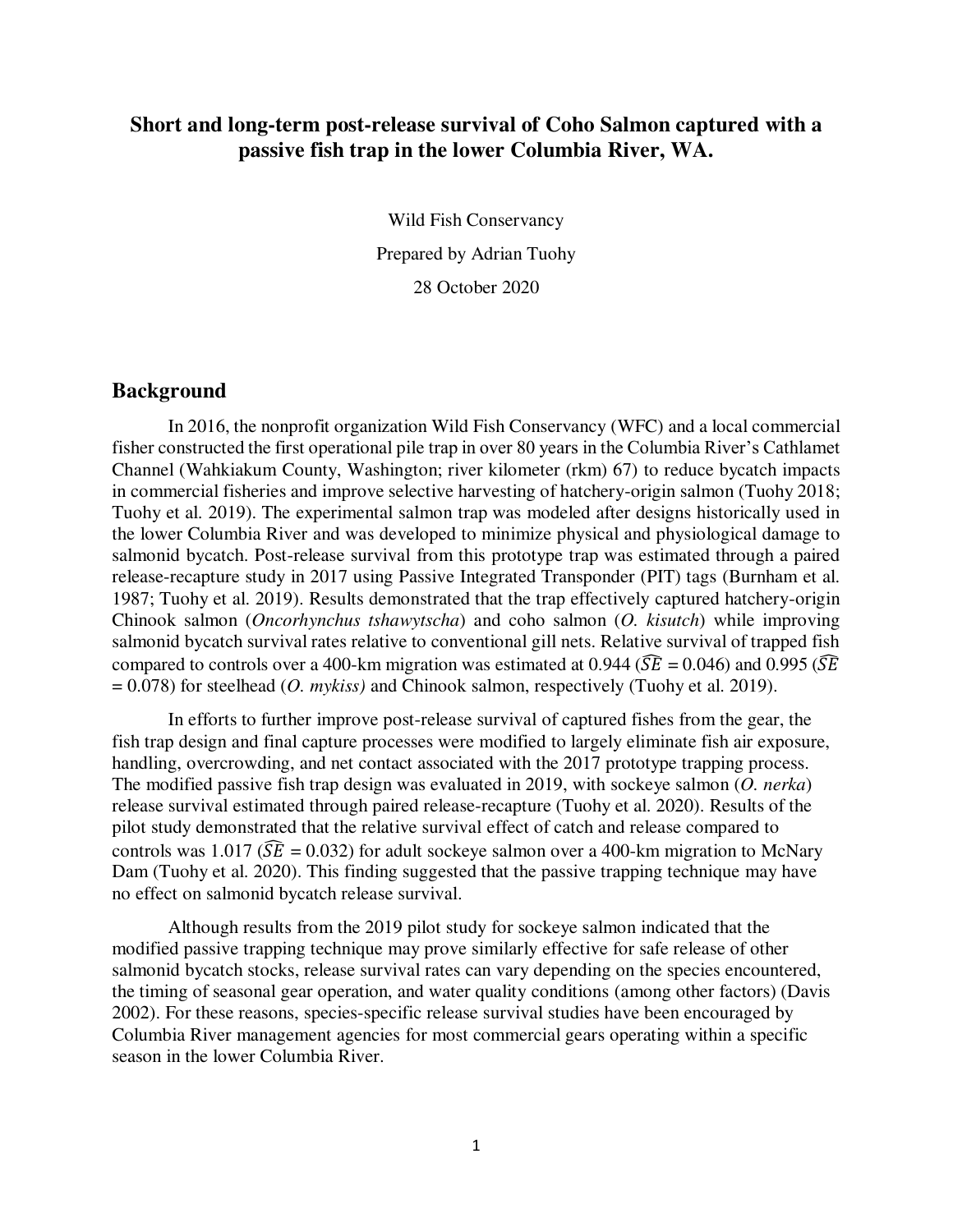### **Methods**

Research and commercial test fisheries were conducted in the fall of 2019 and 2020 at the experimental fish trap site located in the Columbia River's Cathlamet Channel (Wahkiakum County, Washington; river kilometer (rkm) 67) to further evaluate the performance of the gear in a selective harvest setting, and to assess immediate bycatch survival (from capture to release from the gear) and post-release survival effects. To fill a major data gap for early and late-run coho salmon, net pen holding release survival studies were conducted with the passive fish trap design similar to those conducted by Buchanan et al. (2002) and Takata and Johnson (2018). Due to the migratory nature of coho salmon (which tend to spawn below mainstem Columbia River dams), paired release-recapture with PIT tags has typically been ineffective in the absence of a very large sample size (WDFW 2014). As a result, coho salmon release survival from prior alternative gear investigations has been directly estimated via net-pen holding in the lower Columbia River (Takata and Johnson 2018). This holding study was therefore performed to provide comparable data to past studies for coho salmon while supplementing the sockeye salmon release-recapture study for the passive fish trap design (Tuohy et al. 2020).

At the completion of a commercial test fishing week from late-September through October 2019 and 2020, adult coho salmon (> 47 cm FL) randomly captured at the trap through the modified commercial treatment process were transferred one-by-one with a rubberized dip net to a designated temporary holding chamber of the live well until a sample of approximately 10 to 40 fish was retained. With the desired sample size achieved after a four to eight-hour collection period, investigators sealed outlets to all spiller tunnels and turned on a field video camera for recording (GoPro Hero 7). Coho salmon were once again enumerated, identified by origin (adipose fin clipped or unclipped), measured to fork length (FL), noted for capture condition ("lively", "lethargic", or "immediate mortality"), and released from the live well by hand to the sealed spiller compartment (now functioning as a net pen holding chamber with dimensions roughly equivalent to Takata and Johnson (2018)). Once the last fish was released into the net pen, investigators initiated a short-term (48-h) or long-term (96-h) observation period and noted the date, time, water surface temperature (°C; Extech), and presence of marine mammals. For collection of all holding samples, trap operators randomly selected the first ~10-40 adult coho salmon that migrated into the live well from the spiller. As in previous studies (Takata and Johnson 2018), coho salmon that exhibited prior injuries unrelated to the commercial gear were excluded from the holding study.

Post-release survival of coho salmon was estimated by holding and observing six treatment groups of fish (mean  $= 20$ , min  $= 13$ , max  $= 34$ ) for a short-term 48-h period in 2019, and three treatment groups (mean  $= 35$ , min  $= 29$ , max  $= 38$ ) for a long-term 96-h period in 2020 (Pollock and Pine 2007; Takata and Johnson 2018). To determine fish mortalities during the holding periods, treatment groups were checked twice daily at regular intervals from above and below the water surface (via snorkel or underwater video survey). At the end of the holding period, all fish were cleared from the holding pen to a live well (Tuohy et al. 2019). These fish were then enumerated, measured (FL), scanned for PIT tags, identified for species type and origin (hatchery/wild), noted for condition, and released. Post-release survival from the holding studies and immediate survival from both commercial test fishing and research operations were directly estimated by a binomial proportion ( $p = #$  survived/ $#$  total) with associated binomial variance. In the case of no observed mortality, a lower one-tailed interval estimate of survival was calculated using the method in Skalski (1981). As in prior lower Columbia River holding studies, the effects of confinement on coho salmon were not controlled (Takata and Johnson 2018).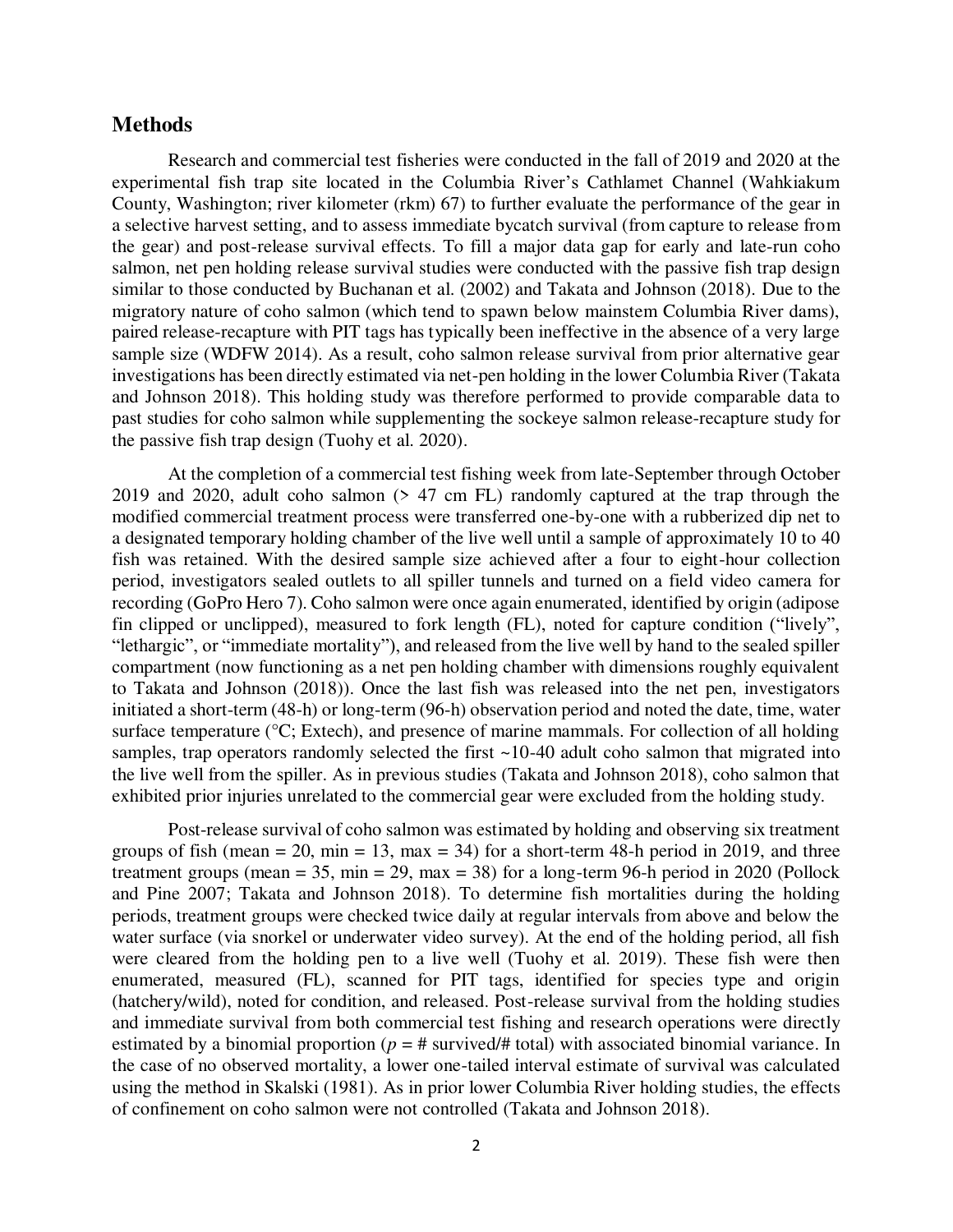### **Results**

#### **Coho Salmon Short-Term Post-Release Survival - 2019**

As a supplement to the 2019 sockeye salmon mark-recapture study for the passive fish trap design, a short-term 48-h coho salmon holding study was conducted between 27 September and 30 October 2019 when commercial coho fisheries commonly occur in the lower Columbia River. During the research period, water temperatures ranged from 19.2 °C to 12.1 °C (mean = 15.79 ºC). Encountering 3,521 adult coho salmon at the trap site in 2019 through test fishery and research operations, there were zero adult coho salmon immediate mortalities resulting in an immediate survival rate of  $\hat{S} = 1.000$  with a 95% lower confidence interval of CI ( $S \ge 0.999$ ) = 0.95. A total of 121 coho salmon were held in captivity post-release from the commercial gear in six separate sub-sample groups (Table 1). Zero mortalities occurred during the 48-h holding period for a post-release survival estimate of  $\hat{S} = 1.000$  with a 95% lower confidence interval of CI  $(S \ge 0.978) = 0.95$ . All coho salmon encountered during the fish collection process for the 2019 holding study were lively and vigorous upon capture and release after 48-h, with zero fish appearing lethargic.

| Sub-sample<br>number | 2019<br>Date    | <b>Mean water</b><br>temperature<br>$(^{\circ}C)$ and 95%<br>confidence<br>interval | Fish<br>sample<br>size | Coho<br>salmon<br>survived | <b>Coho salmon</b><br>survival |
|----------------------|-----------------|-------------------------------------------------------------------------------------|------------------------|----------------------------|--------------------------------|
| 1                    | 27 Sep - 29 Sep | 18.77<br>$(18.69 - 18.85)$                                                          | 13                     | 13                         | 1.000                          |
| $\overline{2}$       | 30 Sep - 2 Oct  | 17.74<br>$(17.64 - 17.84)$                                                          | 27                     | 27                         | 1.000                          |
| 3                    | 3 Oct - 5 Oct   | 16.31<br>$(16.24 - 16.39)$                                                          | 34                     | 34                         | 1.000                          |
| $\overline{4}$       | 10 Oct - 12 Oct | 15.63<br>$(15.53 - 15.74)$                                                          | 13                     | 13                         | 1.000                          |
| 5                    | 23 Oct - 25 Oct | 13.57<br>$(13.50 - 13.65)$                                                          | 24                     | 24                         | 1.000                          |
| 6                    | 28 Oct - 30 Oct | 12.75<br>$(12.64 - 12.85)$                                                          | 10                     | 10                         | 1.000                          |
| $-$ Total $-$        |                 |                                                                                     | 121                    | 121                        | 1.000                          |

**Table 1.** Sub-samples of coho salmon captured with the modified fish trap were held for a shortterm 48-h captive period to directly estimate release survival in 2019; water quality conditions were recorded.

#### **Coho Salmon Long-Term Post-Release Survival - 2020**

Between 25 September and 15 October 2020, a long-term 96-h net pen holding study was conducted to further confirm post-release survival of salmon from the passive fish trap design. During the research period, water temperatures ranged from 19.3 °C to 16.7 °C (mean = 18.08 °C).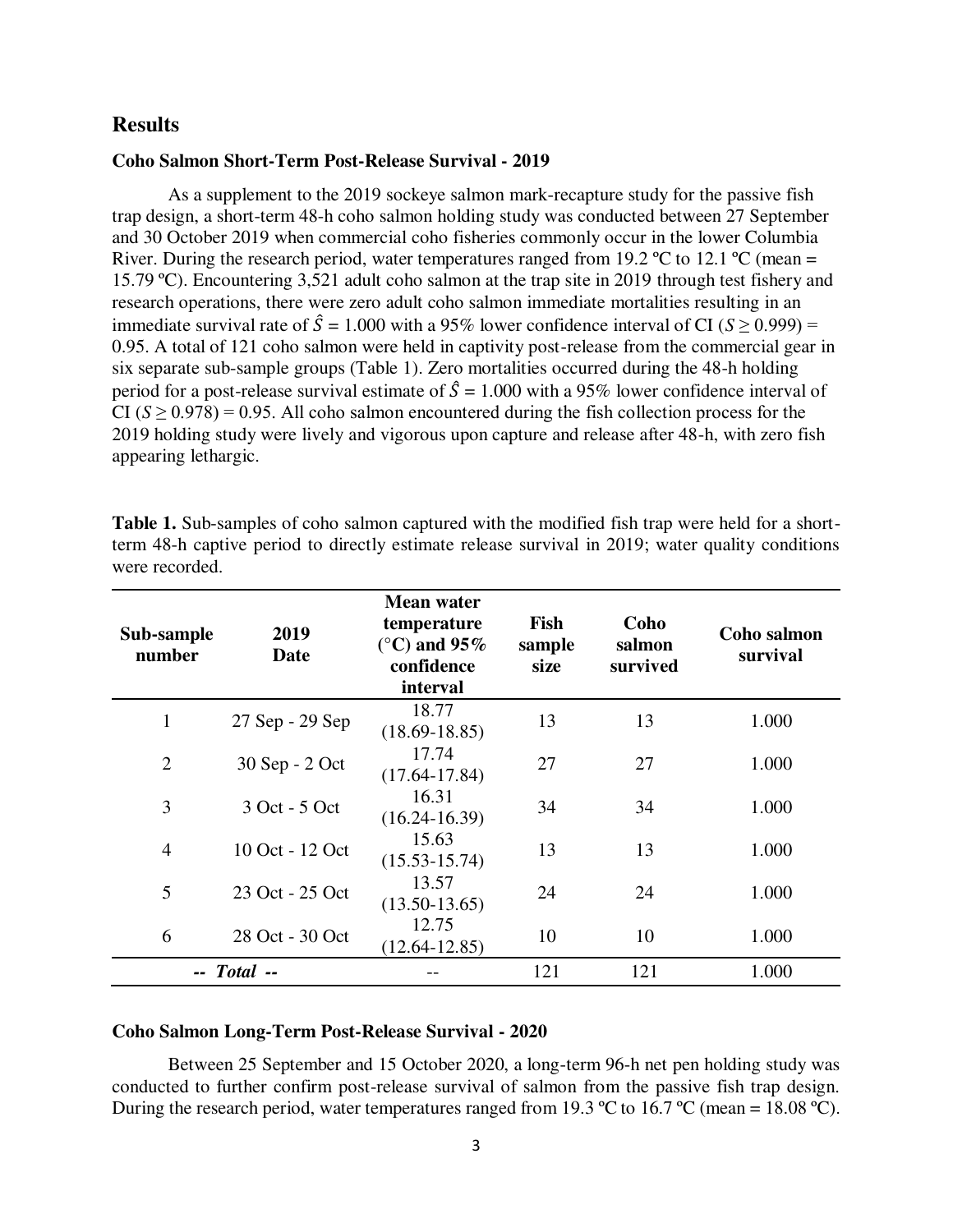Encountering 2,209 adult coho salmon at the trap site in 2020 through test fishery and research operations, there were zero adult coho salmon immediate mortalities resulting in an immediate survival rate of  $\hat{S} = 1.000$  with a 95% lower confidence interval of CI ( $S > 0.999$ ) = 0.95. A total of 105 coho salmon were held in captivity post-release from the commercial gear in three separate sub-sample groups (Table 2). Zero mortalities occurred during the 96-h holding period for a postrelease survival estimate of  $\hat{S} = 1.000$  with a 95% lower confidence interval of CI ( $S > 0.975$ ) = 0.95. All coho salmon encountered during the fish collection process for the 2020 holding study were lively and vigorous upon capture and release after 96-h, with zero fish appearing lethargic. However, the snout and caudal fins of all fish appeared moderately abraded upon release after 4-d of confinement in the net pen environment.

| Sub-sample<br>number | 2020<br>Date    | <b>Mean water</b><br>temperature<br>(°C) and 95%<br>confidence<br>interval | Fish<br>sample<br>size | Coho<br>salmon<br>survived | <b>Coho salmon</b><br>survival |
|----------------------|-----------------|----------------------------------------------------------------------------|------------------------|----------------------------|--------------------------------|
| 1                    | 25 Sep - 29 Sep | 18.64<br>$(18.54 - 18.73)$                                                 | 38                     | 38                         | 1.000                          |
| $\overline{2}$       | 4 Oct - 8 Oct   | 18.37<br>$(18.28 - 18.46)$                                                 | 38                     | 38                         | 1.000                          |
| 3                    | 11 Oct - 15 Oct | 17.24<br>$(17.15 - 17.34)$                                                 | 29                     | 29                         | 1.000                          |
| $-$ Total $-$        |                 |                                                                            | 105                    | 105                        | 1.000                          |

**Table 2.** Sub-samples of coho salmon captured with the modified fish trap were held for a longterm 96-h captive period to directly estimate release survival in 2020; water quality conditions were recorded.

# **Discussion**

Results from these short and long-term net pen holding studies confirm results from the sockeye salmon release-recapture study for the passive fish trap design (Tuohy et al. 2020) and demonstrate the potential of a modified commercial trapping technique to achieve 100% survival of adult salmon bycatch. Immediate survival in both years of study was  $1.000$  (CI ( $S \ge 0.999$ ) = 0.95) after encounter with a combined total of 5,730 adult coho salmon. Estimated short-term release survival for the species was directly estimated at  $1.000$  (CI ( $S \ge 0.978$ ) = 0.95) in 2019; long-term release survival was similarly estimated at  $1.000$  (CI ( $S \ge 0.975$ ) = 0.95) in 2020. Regardless of the post-release duration of net pen holding, the modified passive capture design which mostly eliminated air exposure and net contact, and minimized handling and crowding had no detectable impact on salmon release survival. These results, paired with 2019 sockeye salmon release-recapture results (Tuohy et al. 2020), suggest that the passive fish trapping technique employed in this study could significantly reduce salmonid bycatch mortality if applied in terminal commercial salmon fisheries for selective harvest purposes.